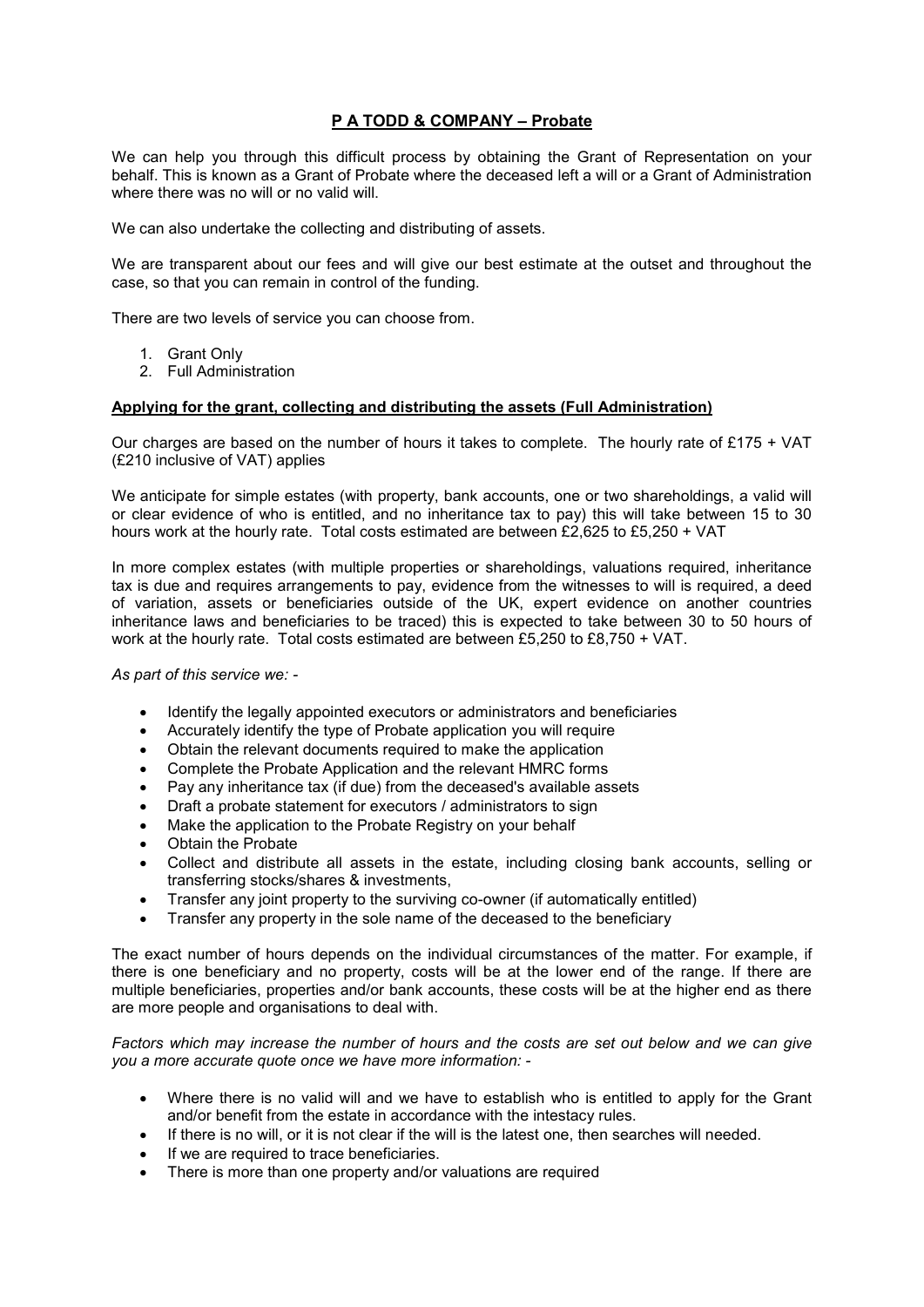- There are more than 3 bank or building society accounts
- Dealing with any issues relating to the signing of the will. For example, we may be asked by the probate registry to provide evidence of how the will was signed which means we may have to trace the witnesses to the will
- The estate consists of any share holdings (stocks and bonds)
- There are beneficiaries outside the UK.
- If a Deed of Variation is required to alter the distribution of the assets from what is directed in the will and all executors and beneficiaries are agreed.
- The estate is over the inheritance tax threshold and a full account is required for the HMRC
- Arranging finance from the deceased's assets to pay any inheritance tax due.
- Protracted negotiations with HM Revenue & Customs regarding the valuation of assets, inheritance tax liabilities or claims for relief.
- Dealing with any request by the Department for Work & Pensions for information / documents to investigate the deceased's benefits claims.
- Evidence from legal experts in other countries if a deceased was not a UK domicile.

*Disbursements are costs related to your matter that are payable to third parties, such as court fees. We handle the payment of the disbursements on your behalf to ensure a smoother process. Examples of these are:* 

- Certified copy death certificate from the Registrar of £10 (if required)
- Valuation of property by an appropriately qualified valuer, from £350 to £500 per property.
- Valuation by Company Registrar or Stockbroker of any shareholding or investment.
- Electronic anti-money laundering ID verification of executors, £7.20 per person
- Probate application fee of £155
- Additional copies of the grant, if required, will cost £0.50 each (1 per asset usually).
- Bankruptcy-only Land Charges Department searches (£2 per beneficiary)
- £104.52 Post in The London Gazette Protects against unexpected claims from unknown creditors.
- Costs of a genealogists to trace prospective beneficiaries
- Will Search, between £200 to £500

*What is not covered: -* 

- Dealing with the sale of any property in the estate. This work will be the subject of an entirely separate fee quote from our conveyancing department.
- Payment of inheritance tax where there are no or insufficient liquid funds available in the deceased's estate.
- Preparing income tax returns to the date of death and/or for the period of the administration.
- Collecting and distributing assets held outside England & Wales
- If there are disputes between beneficiaries on division of assets (contentious probate). We can make a referral to another firm if required.

## *How long will the full administration of the estate take?*

On average, estates that fall within this range are dealt with within 6 to 12 months.

Typically, collating the information to apply for probate takes 6 to 8 weeks from instructions subject to satisfactory ID verification of all executors and receipt of our signed terms & conditions. Obtaining the grant of probate takes between 3 to 4 weeks from the date the application is submitted to the Probate Registry. If inheritance tax is payable this timescale is likely to extend to 6 to 8 weeks.

If you are placing statutory notices in the London Gazette then you must wait a further 2 months from the date of placement for creditors to come forward.

Collecting assets then follows, which can take a further 4 to 6 weeks. Once this has been done, we can distribute the assets, which normally take an additional 2 to 3 weeks and is subject to satisfactory ID verification of all beneficiaries and clear bankruptcy checks.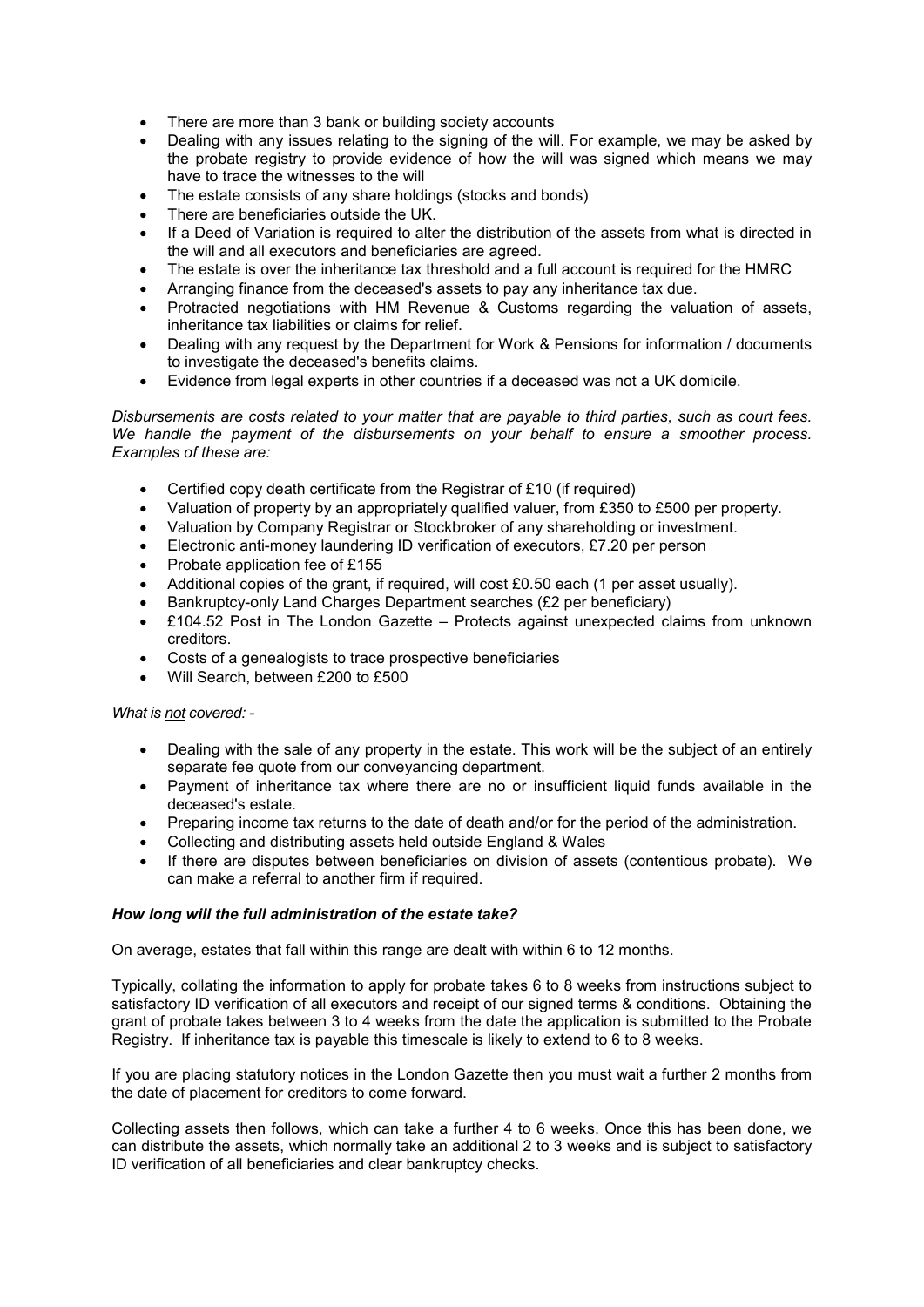If, at any time, it is likely to take longer, we let you know at the earliest opportunity.

### **Applying for the Grant Of Representation (Grant Only)**

If you prefer, we can help you obtain the Grant of Representation and you can then deal with the administration of the estate from that point.

We charge a fixed fee for applying for the grant of probate/letters of administration only. The basic cost of this is £1,250 plus VAT. There may be further fees are detailed below.

*As part of this service we: -* 

- Accurately identify the type of Probate application you will require
- Complete the Probate Application and the relevant HMRC forms
- Draft a probate statement for executors / administrators to sign
- Pay any inheritance tax (if due), but not the arrangements of any finance for this.
- Make the application to the Probate Registry on your behalf
- Obtain the Probate

#### *This quote is for estates where:-*

- There is a valid will, or where there is no will all family members are agreed on who is to apply and the division of the assets.
- The executors/administrators provide all details of assets and liabilities
- There is no inheritance tax payable and the executors do not need to submit a full account to HMRC, but see below for further fees if this is required.
- There are no claims made against the estate

*Disbursements are costs related to your matter that are payable to third parties, such as court fees. We handle the payment of the disbursements on your behalf to ensure a smoother process. Examples of these are:* 

- Certified copy death certificate from the Registrar of £10 (if required)
- Electronic anti-money laundering ID verification of executors, £7.20 per person
- Probate application fee of £155
- Additional copies of the grant, if required, will cost £0.50 each (1 per asset usually).
- £104.52 Post in The London Gazette Protects against unexpected claims from unknown creditors.

*What is not covered:* 

- Searching for a will or tracing beneficiaries
- Valuing the estate
- Obtaining evidence of how the will was signed if the Probate Registry asks for details
- Dealing with the sale of any property in the estate. This will work will be the subject of an entirely separate fee quote from our conveyancing department.
- Arranging finance for payment of inheritance tax.
- Preparing income tax returns to the date of death and/or for the period of the administration.
- Collecting and distributing assets
- Transferring property or other assets to beneficiaries.
- If there are disputes between beneficiaries on division of assets (contentious probate). We can make a referral to another firm if required.
- Dealing with any request by the Department for Work & Pensions for information / documents to investigate the deceased's benefits claims.